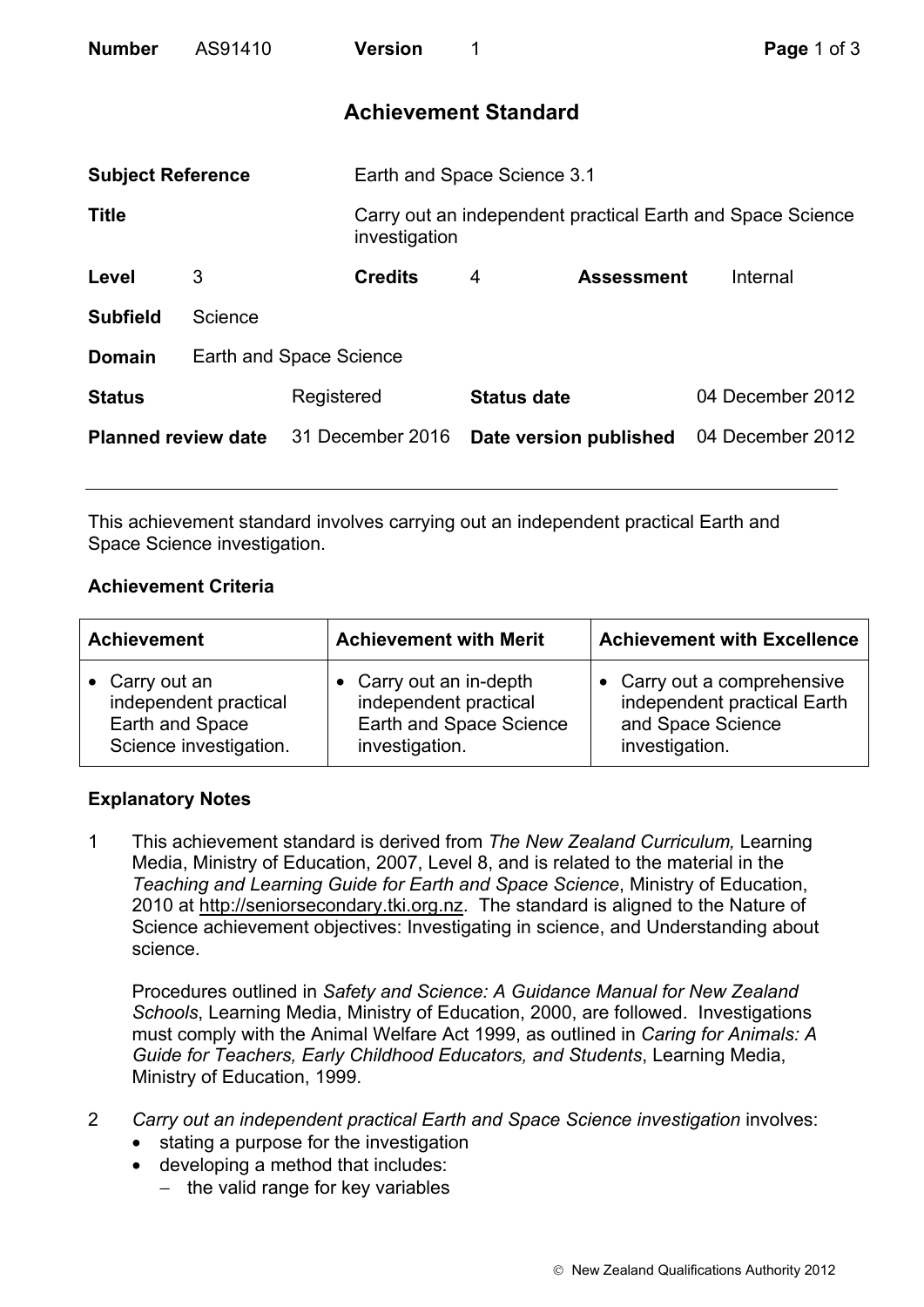- − how key variables are measured
- − the management of other variables
- − the control of potential sources of error
- − the management of sampling bias
- − the reliable collection of raw data
- collecting valid raw data consistent with the chosen method
- recording and processing raw data relevant to the purpose
- interpreting the processed data to draw a conclusion related to the purpose of the investigation
- explaining how the Earth and Space Science links to the investigation
- explaining how the investigation method allowed for reliable data to be collected
- reporting on the investigation.

*Carry out an in-depth independent practical Earth and Space Science investigation* involves:

- confirming or refining the initial method to improve the validity and reliability of collected data by the:
	- − valid measurement of the key variables
	- − valid management of other variables
- interpreting the processed data to draw a valid conclusion related to the purpose of the investigation
- explaining in depth how the Earth and Space Science links to the investigation
- explaining in depth how the investigation method allowed for valid and reliable data to be collected.

*Carry out a comprehensive independent practical Earth and Space Science investigation* involves:

- justifying how the investigation method supports the collection of valid and reliable data
- evaluating the investigation with respect to the relevant Earth and Space Science.
- 3 *Independent investigation* refers to a student initiated investigation.
- 4 Conditions of Assessment related to this achievement standard can be found at http://ncea.tki.org.nz/.

## **Replacement Information**

This achievement standard replaced AS90727.